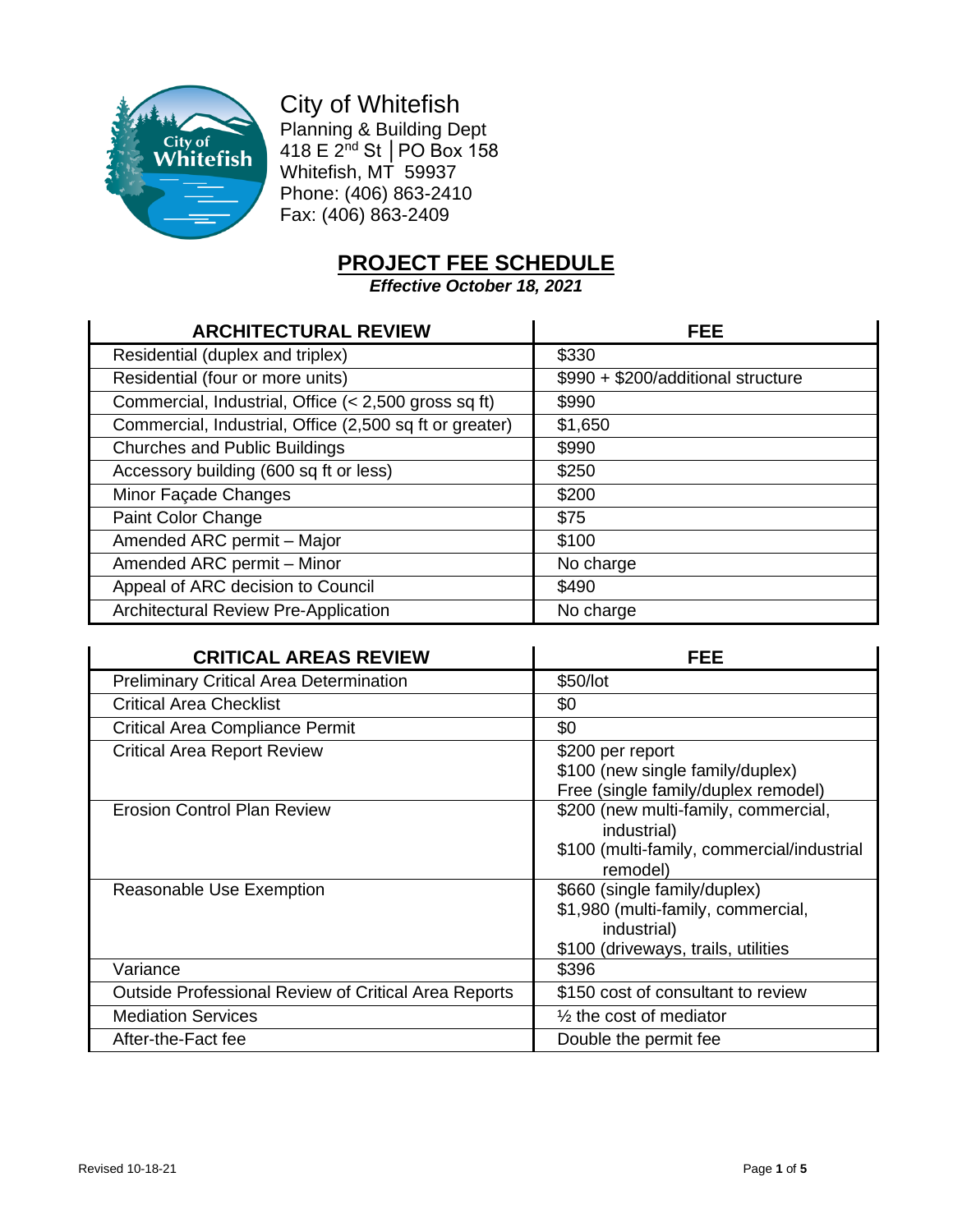| <b>FLOODPLAIN</b>                   | FEE.         |
|-------------------------------------|--------------|
| Residential (duplex and triplex)    | \$330        |
| Floodplain Development Permit       | \$275        |
| "After-the-Fact" Permit             | \$2,055      |
| Letter of Map Amendment             | \$330        |
| Letter of Map Revision              | \$330        |
| <b>FLOODPLAIN APPEALS/VARIANCES</b> | <b>FEE</b>   |
| Single Family/Duplex                | \$735        |
| Multi-Family/Commercial             | \$2,055      |
| Floodplain Determinations (Written) | \$35 minimum |
| <b>Hourly Rate</b>                  | \$65/hour    |

| <b>GROWTH POLICY</b> | <b>FEE</b>                  |
|----------------------|-----------------------------|
| Amendment to Plan    | $$6,015 + $40/ \text{acre}$ |
| Text Amendment       | \$3,375                     |

| <b>LAKESHORE CONSTRUCTION PERMIT</b>                   | FEE                            |
|--------------------------------------------------------|--------------------------------|
| Administrative Permit (buoys/waterlines/dead trees)    | \$75                           |
| <b>Administrative Dock Permit</b>                      | \$255                          |
| (docks under 60', shore stations)                      |                                |
| Standard Permit - Lakeshore Committee/City Council     | \$350 base fee (1 activity)    |
| (construction/docks over 60'/etc)                      | ┿                              |
| Activity is defined as a separate component or project | \$140 each additional activity |
| that by itself would require a permit.                 |                                |
| Variance - Minor                                       | $$490/variance -$              |
|                                                        | added to standard permit fee   |
| Variance - Major                                       | $$1,400/variance -$            |
|                                                        | added to standard permit fee   |
| "After-the-Fact" Permit                                | Four times the normal fee      |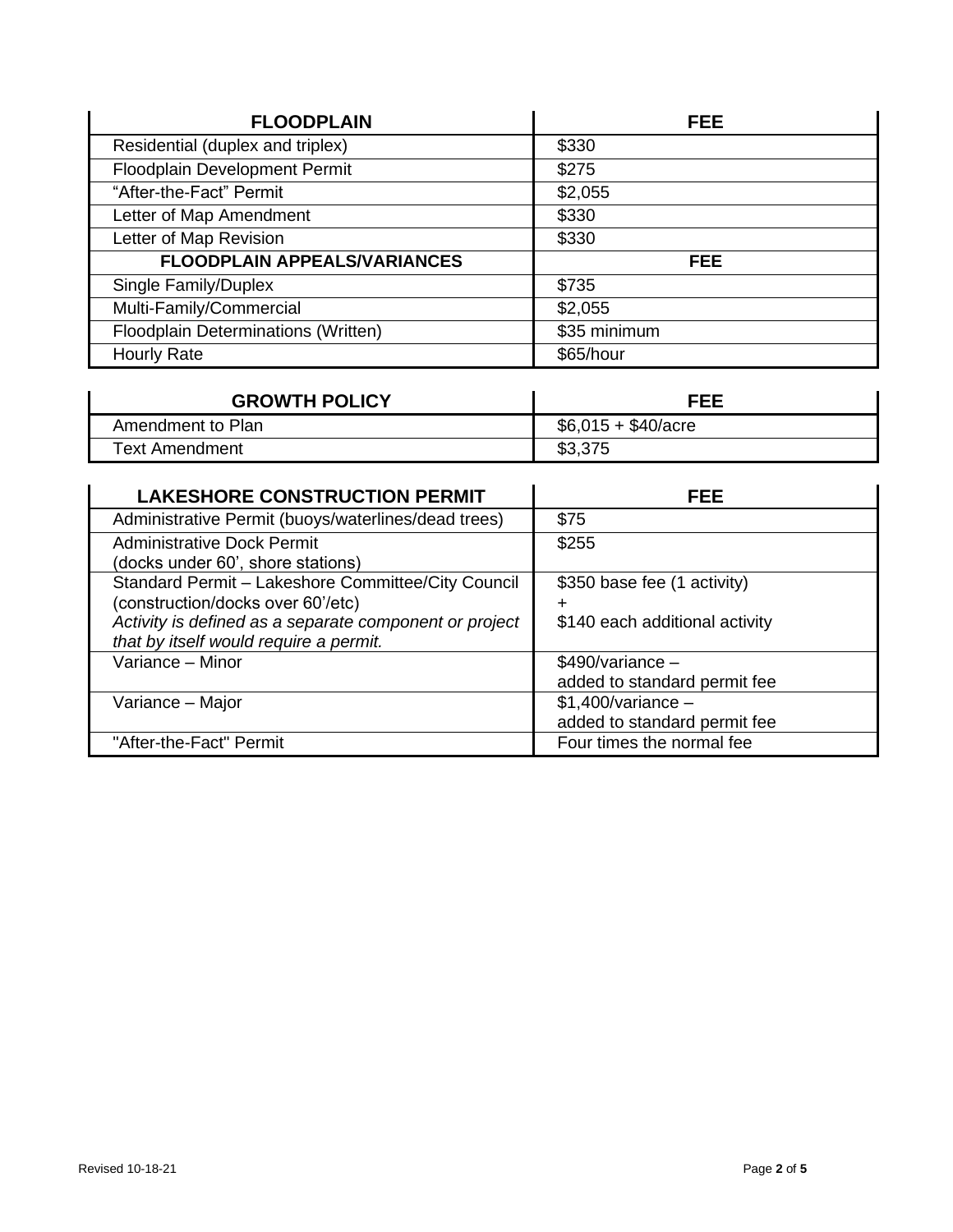| <b>PLAT REVIEW</b>                                                               | <b>FEE</b>                  |
|----------------------------------------------------------------------------------|-----------------------------|
| Major Subdivision (6 or more lots)                                               | $$3,045 + $200/$ lot        |
| Minor Subdivision (5 or fewer lots                                               | $$1,065 + $200/$ lot        |
| Minor Subdivision (Waiver)                                                       | \$325                       |
| Minor (Waiver - referred to Council)                                             | \$815                       |
| <b>Expedited Preliminary Plat</b>                                                | $$1,875 + $200/$ lot        |
| <b>Subdivision Exemption</b><br>(Boundary Line Adjustment/Family Transfer)       | \$50                        |
| <b>Amended Preliminary Plat</b>                                                  | 75% of fee calculated above |
| <b>Subdivision Variance</b>                                                      | \$396/variance              |
| Phasing Review, Preliminary Plat                                                 | \$1,065                     |
| Request to Council to Delete a Required Condition                                | \$575                       |
| Request to Council to Extend Preliminary Plat:<br>standard timeframe             | \$50                        |
| Request to Council to Extend Preliminary Plat:<br>longer than standard timeframe | \$825                       |
| Mobile Home Parks & Campgrounds                                                  |                             |
| (6 or more spaces)                                                               | $$3,045 + $200$ /space      |
| (5 or fewer spaces)                                                              | $$1,065 + $200$ /space      |
| <b>FINAL PLAT REVIEW</b>                                                         | <b>FEE</b>                  |
| Minor subdivision with approved preliminary plat                                 | $$1,056 + $200/$ lot        |
| Expedited subdivision with approved preliminary plat                             | $$1,875 + $200/$ lot        |
| Major subdivision with approved preliminary plat                                 | $$2,574 + $200/lot$         |
| Subdivision with waiver of preliminary plat                                      | $$1,980 + $200/$ lot        |
| Subdivision Improvements Agreement                                               | \$330                       |
| Request to Extend Subdivision Improvement<br>Agreement                           | \$50                        |
| Request to Vacate a Plat                                                         | \$500                       |

| <b>SIGN PERMITS</b>          | FEE.                                       |
|------------------------------|--------------------------------------------|
| 0-25 square feet             | $$100 + $5$ per square foot                |
| 26-50 square feet            | $$165 + $5$ per square foot                |
| 51 square feet and over      | $$230 + $5$ per square foot                |
| 'After the Fact' Permit      | Double permit fee                          |
| <b>Temporary Sign</b>        | \$50                                       |
| <b>SIGN VARIANCE</b>         | FEE.                                       |
| <b>Residential</b>           | \$675                                      |
| Churches, Schools, Nonprofit | \$735                                      |
| Commercial / Industrial      | \$735 + \$200/sign (not to exceed \$2,055) |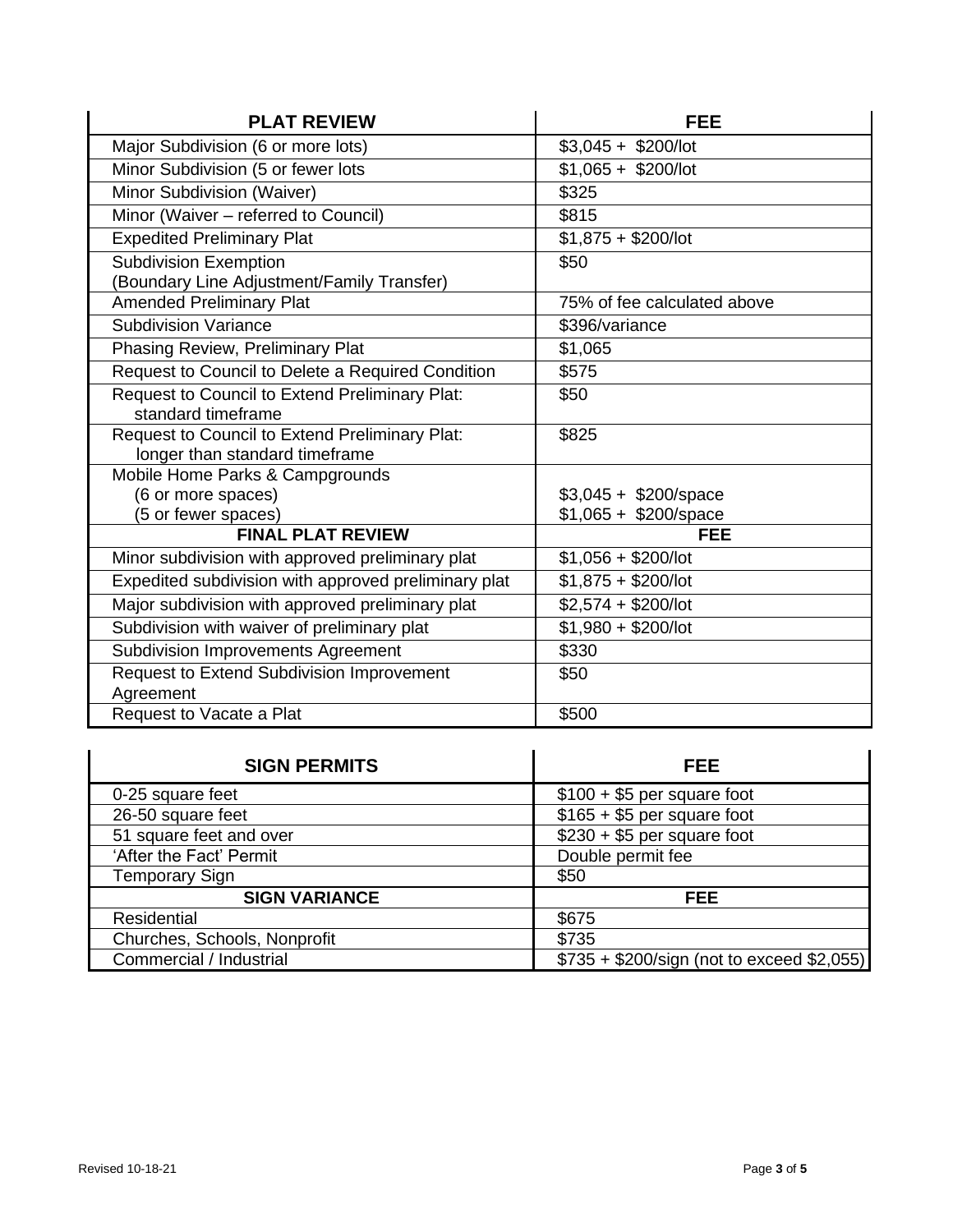| <b>ZONING</b>                                           | FEE                                        |
|---------------------------------------------------------|--------------------------------------------|
| <b>Conditional Use Permit</b>                           |                                            |
| Single-family (10 or fewer trips/day)                   | \$1,065                                    |
| Minor Residential (2-4 units or 11-49 trips day)        | $$1,131 + $65/$ unit                       |
| Major residential (5 or more units or 50+ trips/day)    | $$2,055 + $65/$ unit                       |
| Churches, schools, public and quasi-public uses         | \$1,065                                    |
| Commercial, industrial, medical, golf courses, etc.     | \$2,055                                    |
| Renewal of CUP expired in last 24 months                | 50% of normal fee                          |
| Major Amendment                                         | 50% of standard fee                        |
|                                                         |                                            |
| <b>Conditional Use Permit - Administrative</b>          |                                            |
| Residential                                             | \$435                                      |
| Commercial / Industrial                                 | \$1,065                                    |
|                                                         |                                            |
| <b>Condominium - Exemption Review</b>                   | \$125                                      |
|                                                         |                                            |
| <b>Planning Board Agenda Items</b>                      |                                            |
| Postponement requiring re-noticing                      | \$200                                      |
| Postponement requiring re-noticing for project revision | \$500                                      |
|                                                         |                                            |
| <b>PUD Zoning Review</b>                                | (Deduct \$200 from fee if preliminary plat |
|                                                         | application submitted concurrently)        |
| Residential                                             | $$3,045 + $100/ \text{acre}$               |
| Commercial                                              | $$3,375 + $200/acre$                       |
| Mixed Use (including short term rental)                 | $$3,375 + $130/acre$                       |
| <b>Administrative Amendment</b>                         | \$660                                      |
| <b>Major Amendment</b>                                  | 50% of standard fee                        |
|                                                         |                                            |
| <b>Short Term Rental Application</b>                    | \$100                                      |
|                                                         |                                            |
| <b>Temporary Use Permit</b>                             |                                            |
| Residential (six months)                                | \$50                                       |
| Commercial (six months)                                 | \$400                                      |
| $(30 \text{ days})$                                     | \$200                                      |
| $(7 \text{ days})$                                      | \$100                                      |
| Churches, schools, public, quasi-public, non-profit     | \$100                                      |
|                                                         |                                            |
| <b>Variance</b>                                         |                                            |
| Residential (Single Family / Duplex)                    | \$735                                      |
| Multi-Family / Commercial / Industrial                  | \$2,055                                    |